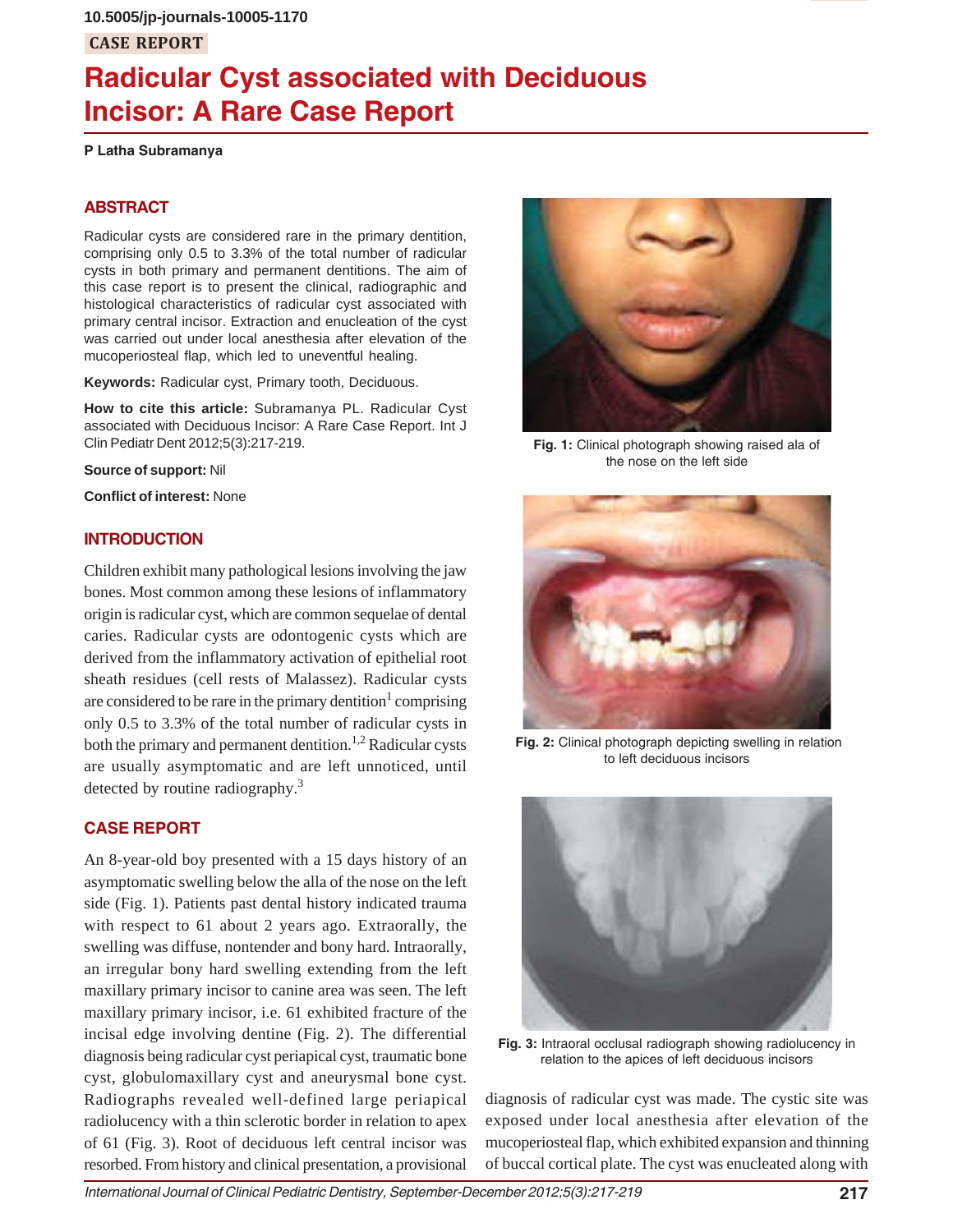the extraction of 61 (Fig. 4). The specimen was sent for histopathologic examination. Surgical exploration confirmed the nonassociation of the cyst to the successive permanent teeth. Primary closure was done following debridement and hemostasis. Postsurgical healing was uneventful (Figs 6A and B). Microscopically, a densely inflamed cyst wall covered by a varying thickness of nonkeratinized epithelial lining suggested radicular cyst (Figs 5A and B).

## **DISCUSSION**

A radicular cyst is one which arises from the epithelial residues in the periodontal ligament as a result of inflammation. The inflammation usually follows the death of the dental pulp and cysts arising in this way are found most commonly at the apices



**Fig. 4:** Enucleated cyst



**Figs 5A and B:** Histopathological slide of the cystic lesion





**Figs 6A and B:** Postoperative clinical photographs

of the involved teeth. Most of the radicular cysts are symptomless and are discovered during routine radiographic investigation.<sup>1</sup> They are usually encountered in association with permanent teeth; however, occurrence in relation to deciduous teeth seems to be very rare.<sup>4</sup> Radicular cysts arising from deciduous teeth are reported to occur in age range of 3 to 19 years with a male preponderance. The most commonly involved deciduous teeth are mandibular molars (67%), maxillary molars (17%) followed by anterior teeth.<sup>5</sup> Very few cases of radicular cysts are seen in the first decade after which there is fairly a steep rise with a peak frequency in third decade. Radicular cysts arising from deciduous teeth are very less. Over 25 years period, of 1, 3000 radicular cysts only seven  $(0.5\%)$  were associated with deciduous teeth.<sup>1</sup> While Lustmann et al<sup>6</sup> in an extensive review from 1898 to 1985, found only 28 cases to which they added 23 cases. Nagata et  $al<sup>7</sup>$  in their review, report that there were 112 cases reported through 2004. Various reasons cited for this relative rarity include presence of deciduous teeth for a short time, easy drainage in deciduous teeth due to the presence of numerous accessory canals and a radicular radiolucency in relation to deciduous teeth are usually neglected. Additionally, the lesions tend to resolve on their own following the extraction/ exfoliation of the associated tooth and are generally not submitted for histopathological examination.<sup>1,4</sup> Histologically,